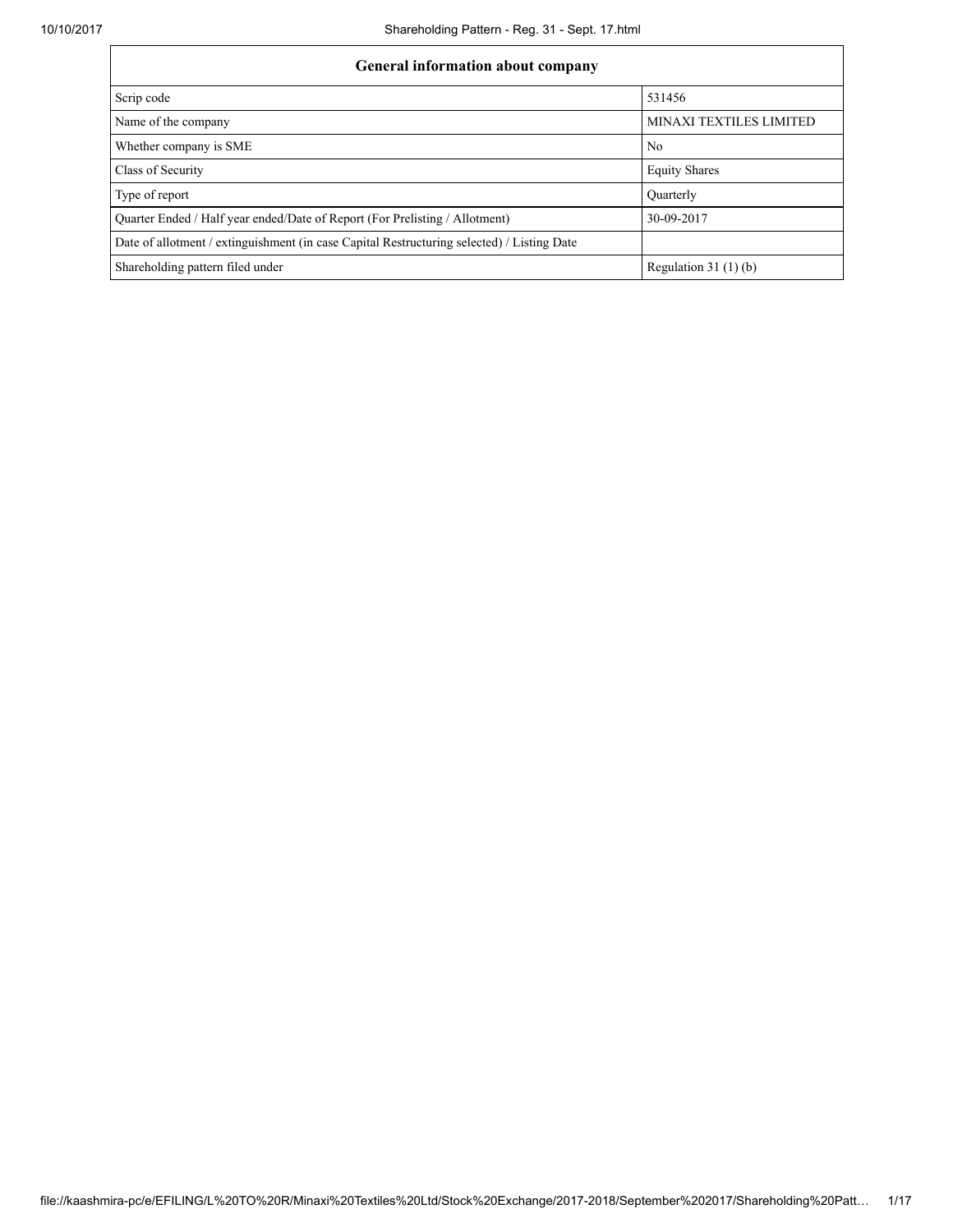| Sr. No.        | Particular                                                                             | Yes/No         |
|----------------|----------------------------------------------------------------------------------------|----------------|
|                | Whether the Listed Entity has issued any partly paid up shares?                        | N <sub>0</sub> |
| $\overline{2}$ | Whether the Listed Entity has issued any Convertible Securities?                       | N <sub>0</sub> |
| $\overline{3}$ | Whether the Listed Entity has issued any Warrants?                                     | N <sub>0</sub> |
| $\overline{4}$ | Whether the Listed Entity has any shares against which depository receipts are issued? | N <sub>0</sub> |
| 5              | Whether the Listed Entity has any shares in locked-in?                                 | N <sub>0</sub> |
| 6              | Whether any shares held by promoters are pledge or otherwise encumbered?               | N <sub>0</sub> |
| $\tau$         | Whether company has equity shares with differential voting rights?                     | N <sub>0</sub> |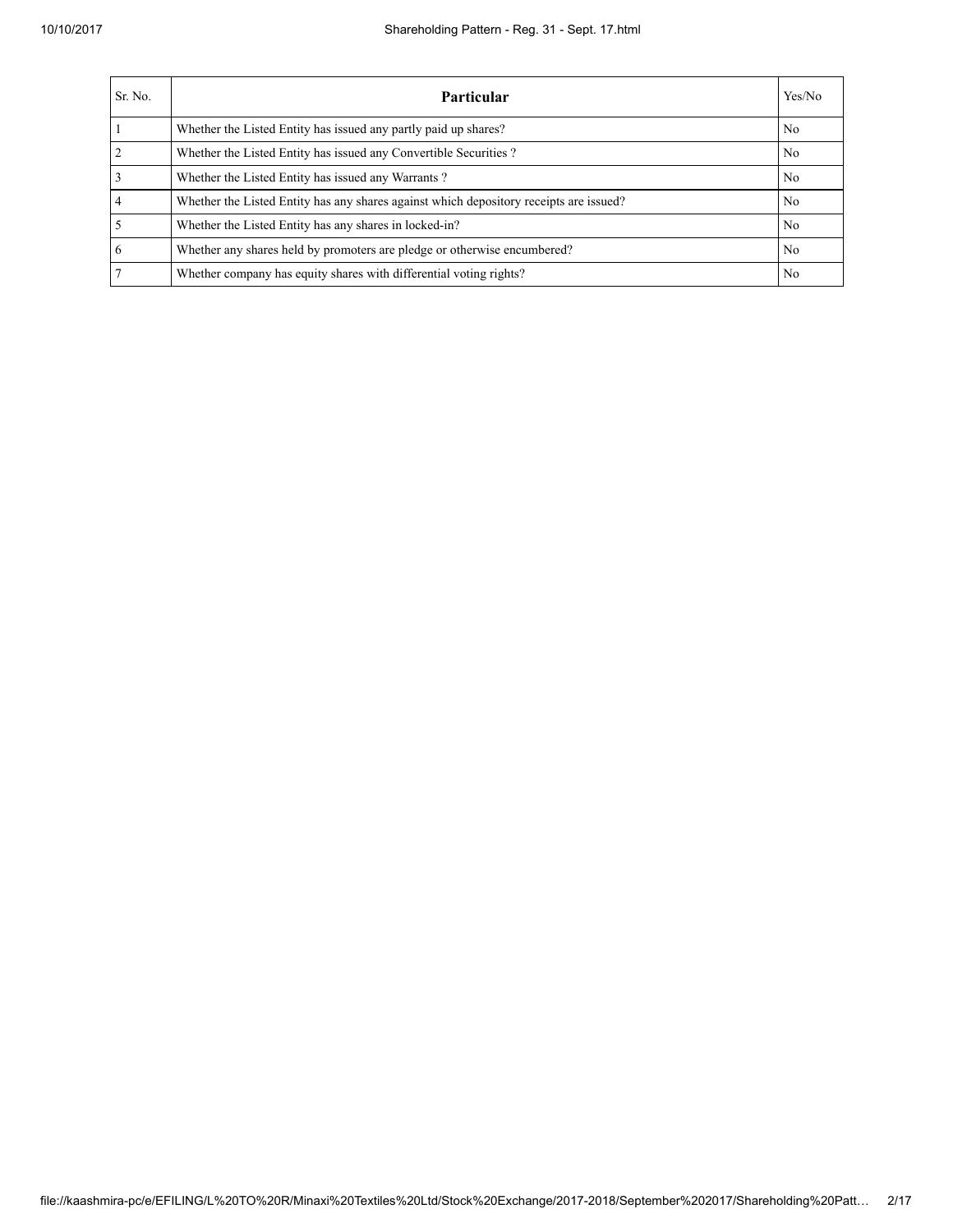| Category<br>Category<br>of<br>shareholder<br>(I)<br>(II) | Nos. Of                                   | No. of<br>fully paid | No. Of<br>Partly<br>paid-up | No. Of<br>shares         | Total nos.<br>shares | Shareholding as a<br>% of total no. of | Number of Voting Rights held in each<br>class of securities (IX) |                |               |            |                     |
|----------------------------------------------------------|-------------------------------------------|----------------------|-----------------------------|--------------------------|----------------------|----------------------------------------|------------------------------------------------------------------|----------------|---------------|------------|---------------------|
|                                                          | shareholders                              | up equity            | equity                      | underlying<br>Depository | held (VII)           | shares (calculated<br>as per SCRR,     | No of Voting (XIV) Rights                                        |                |               | Total as a |                     |
|                                                          |                                           | (III)                | shares<br>held $(IV)$       | shares<br>held<br>(V)    | Receipts<br>(VI)     | $= (IV) +$<br>$(V)$ + $(VI)$           | 1957) (VIII) As a<br>% of $(A+B+C2)$                             | Class eg:<br>X | Class<br>eg:y | Total      | $%$ of<br>$(A+B+C)$ |
| (A)                                                      | Promoter<br>&<br>Promoter<br>Group        | 5                    | 18544088                    |                          |                      | 18544088                               | 37.53                                                            | 18544088       |               | 18544088   | 37.53               |
| (B)                                                      | Public                                    | 4273                 | 30871912                    |                          |                      | 30871912                               | 62.47                                                            | 30871912       |               | 30871912   | 62.47               |
| (C)                                                      | Non<br>Promoter-<br>Non Public            |                      |                             |                          |                      |                                        |                                                                  |                |               |            |                     |
| (C1)                                                     | <b>Shares</b><br>underlying<br><b>DRs</b> |                      |                             |                          |                      |                                        |                                                                  |                |               |            |                     |
| (C2)                                                     | Shares held<br>by<br>Employee<br>Trusts   |                      |                             |                          |                      |                                        |                                                                  |                |               |            |                     |
|                                                          | Total                                     | 4278                 | 49416000                    |                          |                      | 49416000                               | 100                                                              | 49416000       |               | 49416000   | 100                 |

## Table I - Summary Statement holding of specified securities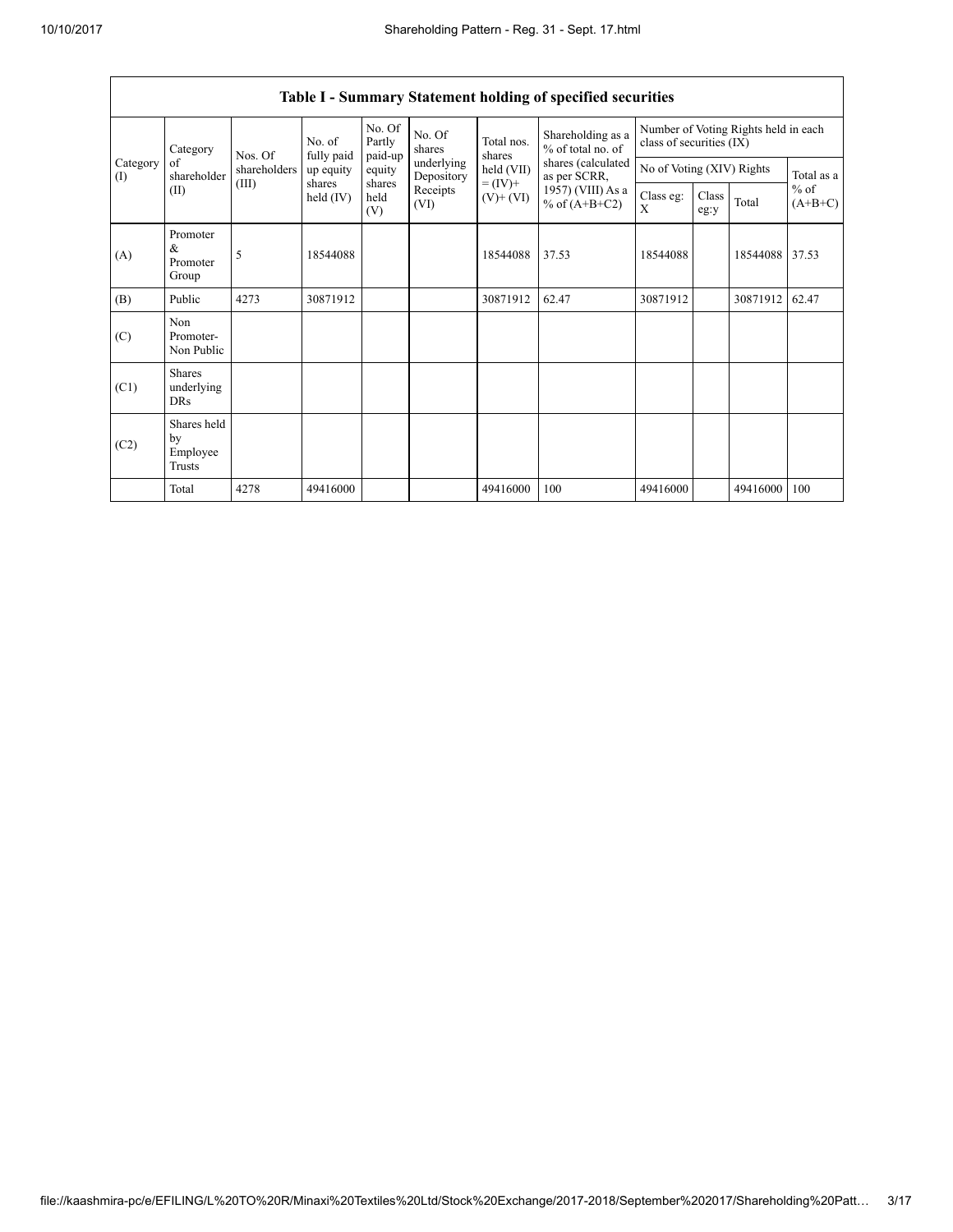$\overline{\phantom{0}}$ 

|          | Table I - Summary Statement holding of specified securities                                                                                                                                                                                                                                                                                                                                                                                                                           |            |                                                  |            |                                                         |                                        |  |                                                                               |  |                                       |
|----------|---------------------------------------------------------------------------------------------------------------------------------------------------------------------------------------------------------------------------------------------------------------------------------------------------------------------------------------------------------------------------------------------------------------------------------------------------------------------------------------|------------|--------------------------------------------------|------------|---------------------------------------------------------|----------------------------------------|--|-------------------------------------------------------------------------------|--|---------------------------------------|
| Category | No. Of Shares<br>Shareholding, as a %<br>No. Of<br>assuming full<br>Underlying<br>No. of<br>Shares<br>Shares<br>conversion of<br>Outstanding<br>Category<br>Underlying<br>convertible<br>$\sigma$ f<br>Underlying<br>Outstanding<br>shareholder<br>Outstanding<br>securities and<br>as a percentage of<br>convertible<br>Warrants<br>No. Of<br>diluted share capital)<br>(II)<br>securities<br>$(XI) = (VII)+(X) As a %$<br>$(X_i)$<br>Warrants $(Xi)$<br>(X)<br>of $(A+B+C2)$<br>(a) |            |                                                  |            | convertible securities (                                | Number of<br>Locked in<br>shares (XII) |  | Number of<br><b>Shares</b><br>pledged or<br>otherwise<br>encumbered<br>(XIII) |  | Number of<br>equity shares<br>held in |
| (1)      |                                                                                                                                                                                                                                                                                                                                                                                                                                                                                       | No.<br>(a) | As a<br>$%$ of<br>total<br>Shares<br>held<br>(b) | No.<br>(a) | As a<br>$%$ of<br>total<br><b>Shares</b><br>held<br>(b) | dematerialized<br>form $(XIV)$         |  |                                                                               |  |                                       |
| (A)      | Promoter<br>&<br>Promoter<br>Group                                                                                                                                                                                                                                                                                                                                                                                                                                                    |            |                                                  |            | 37.53                                                   |                                        |  |                                                                               |  | 18522088                              |
| (B)      | Public                                                                                                                                                                                                                                                                                                                                                                                                                                                                                |            |                                                  |            | 62.47                                                   |                                        |  |                                                                               |  | 28908313                              |
| (C)      | Non<br>Promoter-<br>Non Public                                                                                                                                                                                                                                                                                                                                                                                                                                                        |            |                                                  |            |                                                         |                                        |  |                                                                               |  |                                       |
| (C1)     | <b>Shares</b><br>underlying<br><b>DRs</b>                                                                                                                                                                                                                                                                                                                                                                                                                                             |            |                                                  |            |                                                         |                                        |  |                                                                               |  |                                       |
| (C2)     | Shares held<br>by<br>Employee<br><b>Trusts</b>                                                                                                                                                                                                                                                                                                                                                                                                                                        |            |                                                  |            |                                                         |                                        |  |                                                                               |  |                                       |
|          | Total                                                                                                                                                                                                                                                                                                                                                                                                                                                                                 |            |                                                  |            | 100                                                     |                                        |  |                                                                               |  | 47430401                              |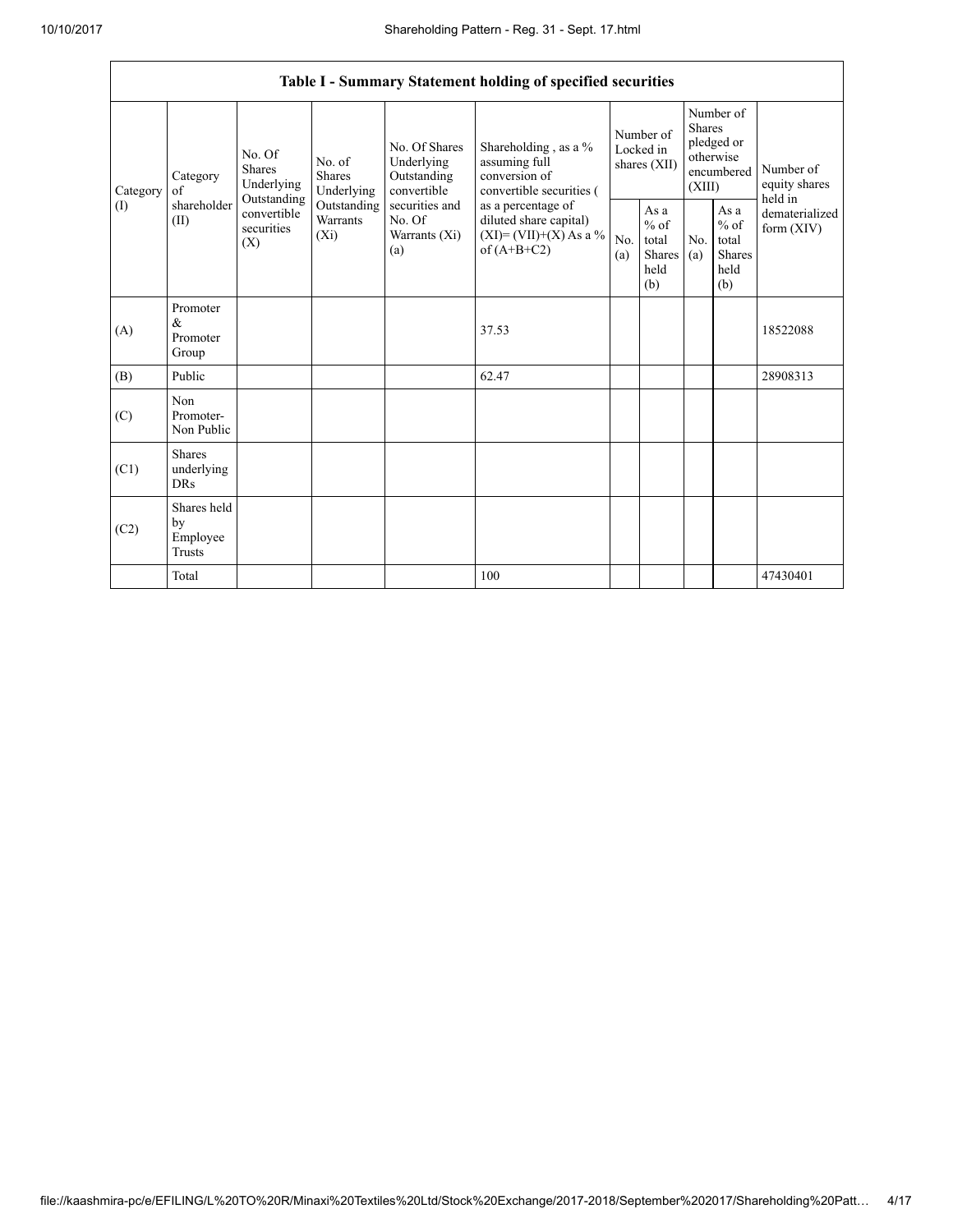|                                                                                                | Table II - Statement showing shareholding pattern of the Promoter and Promoter Group                                |                                                                                      |                                             |                            |                                    |                             |                                           |                                                                  |  |                |                       |
|------------------------------------------------------------------------------------------------|---------------------------------------------------------------------------------------------------------------------|--------------------------------------------------------------------------------------|---------------------------------------------|----------------------------|------------------------------------|-----------------------------|-------------------------------------------|------------------------------------------------------------------|--|----------------|-----------------------|
|                                                                                                |                                                                                                                     |                                                                                      | No. of<br>fully paid<br>up equity<br>shares | No.<br><b>Of</b><br>Partly | No. Of                             | Total nos.                  | Shareholding<br>as a % of<br>total no. of | Number of Voting Rights held in each<br>class of securities (IX) |  |                |                       |
| Sr.                                                                                            | Category $\&$<br>Name of the<br>Shareholders (I)                                                                    | Nos. Of<br>shareholders<br>(III)                                                     |                                             | paid-<br>up<br>equity      | shares<br>underlying<br>Depository | shares<br>held<br>$(VII) =$ | shares<br>(calculated<br>as per           | No of Voting (XIV) Rights                                        |  |                | Total<br>as a %<br>of |
|                                                                                                | Receipts<br>$(IV)+$<br>held $(IV)$<br>shares<br>$(V)$ + $(VI)$<br>(VI)<br>held<br>(V)                               | SCRR,<br>1957) (VIII)<br>As a % of<br>$(A+B+C2)$                                     | Class eg:<br>Χ                              | Class<br>eg:y              | Total                              | Total<br>Voting<br>rights   |                                           |                                                                  |  |                |                       |
| A                                                                                              |                                                                                                                     | Table II - Statement showing shareholding pattern of the Promoter and Promoter Group |                                             |                            |                                    |                             |                                           |                                                                  |  |                |                       |
| (1)                                                                                            | Indian                                                                                                              |                                                                                      |                                             |                            |                                    |                             |                                           |                                                                  |  |                |                       |
| (a)                                                                                            | Individuals/Hindu<br>undivided Family                                                                               | 5                                                                                    | 18544088                                    |                            |                                    | 18544088                    | 37.53                                     | 18544088                                                         |  | 18544088       | 37.53                 |
| Sub-Total<br>(A)(1)                                                                            |                                                                                                                     | 5                                                                                    | 18544088                                    |                            |                                    | 18544088 37.53              |                                           | 18544088                                                         |  | 18544088 37.53 |                       |
| (2)                                                                                            | Foreign                                                                                                             |                                                                                      |                                             |                            |                                    |                             |                                           |                                                                  |  |                |                       |
| Total<br>Shareholding<br>of Promoter<br>and<br>Promoter<br>Group $(A)=$<br>$(A)(1)+(A)$<br>(2) |                                                                                                                     | 5                                                                                    | 18544088                                    |                            |                                    | 18544088 37.53              |                                           | 18544088                                                         |  | 18544088 37.53 |                       |
| B                                                                                              |                                                                                                                     | Table III - Statement showing shareholding pattern of the Public shareholder         |                                             |                            |                                    |                             |                                           |                                                                  |  |                |                       |
| (1)                                                                                            | Institutions                                                                                                        |                                                                                      |                                             |                            |                                    |                             |                                           |                                                                  |  |                |                       |
| (3)                                                                                            | Non-institutions                                                                                                    |                                                                                      |                                             |                            |                                    |                             |                                           |                                                                  |  |                |                       |
| (a(i))                                                                                         | Individuals -<br><i>i.Individual</i><br>shareholders<br>holding nominal<br>share capital up<br>to Rs. 2 lakhs.      | 4088                                                                                 | 18857212                                    |                            |                                    | 18857212 38.16              |                                           | 18857212                                                         |  | 18857212       | 38.16                 |
| (a(ii))                                                                                        | Individuals - ii.<br>Individual<br>shareholders<br>holding nominal<br>share capital in<br>excess of Rs. 2<br>lakhs. | 12                                                                                   | 9411992                                     |                            |                                    | 9411992                     | 19.05                                     | 9411992                                                          |  | 9411992        | 19.05                 |
| (e)                                                                                            | Any Other<br>(specify)                                                                                              | 173                                                                                  | 2602708                                     |                            |                                    | 2602708                     | 5.27                                      | 2602708                                                          |  | 2602708        | 5.27                  |
| Sub-Total<br>(B)(3)                                                                            |                                                                                                                     | 4273                                                                                 | 30871912                                    |                            |                                    | 30871912                    | 62.47                                     | 30871912                                                         |  | 30871912       | 62.47                 |
| <b>Total Public</b><br>Shareholding<br>$(B)= (B)(1) +$<br>$(B)(2)+(B)$<br>(3)                  |                                                                                                                     | 4273                                                                                 | 30871912                                    |                            |                                    | 30871912 62.47              |                                           | 30871912                                                         |  | 30871912       | 62.47                 |
| $\mathbf C$                                                                                    | Table IV - Statement showing shareholding pattern of the Non Promoter- Non Public shareholder                       |                                                                                      |                                             |                            |                                    |                             |                                           |                                                                  |  |                |                       |
| Total (<br>$A+B+C2$ )                                                                          |                                                                                                                     | 4278                                                                                 | 49416000                                    |                            |                                    | 49416000                    | 100                                       | 49416000                                                         |  | 49416000       | 100                   |
| Total<br>$(A+B+C)$                                                                             |                                                                                                                     | 4278                                                                                 | 49416000                                    |                            |                                    | 49416000                    | 100                                       | 49416000                                                         |  | 49416000       | 100                   |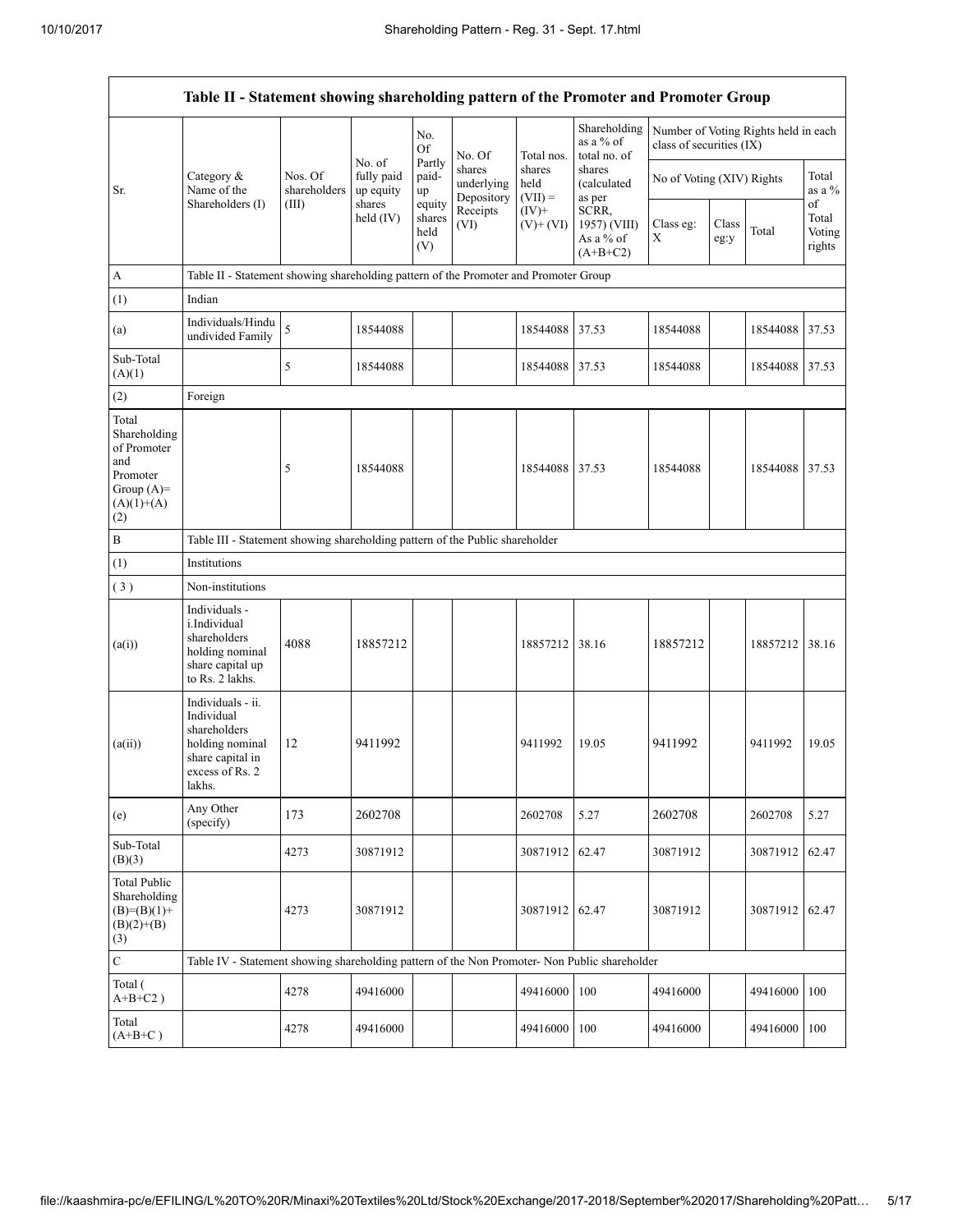|                                                                                         | Table II - Statement showing shareholding pattern of the Promoter and Promoter Group     |                                    |                                                                                                           |                                                                                                                                                                           |  |                                                  |            |                                                                               |                                       |
|-----------------------------------------------------------------------------------------|------------------------------------------------------------------------------------------|------------------------------------|-----------------------------------------------------------------------------------------------------------|---------------------------------------------------------------------------------------------------------------------------------------------------------------------------|--|--------------------------------------------------|------------|-------------------------------------------------------------------------------|---------------------------------------|
| Sr.                                                                                     | No. Of<br><b>Shares</b><br>Underlying<br>Outstanding<br>convertible<br>securities<br>(X) | No. of<br>Shares<br>Underlying     | No. Of Shares<br>Underlying<br>Outstanding<br>convertible<br>securities and<br>No. Of Warrants<br>(Xi)(a) | Shareholding, as a %<br>assuming full conversion of<br>convertible securities (as a<br>percentage of diluted share<br>capital) $(XI) = (VII)+(X) As$<br>a % of $(A+B+C2)$ |  | Number of<br>Locked in<br>shares $(XII)$         |            | Number of<br><b>Shares</b><br>pledged or<br>otherwise<br>encumbered<br>(XIII) | Number of<br>equity shares<br>held in |
|                                                                                         |                                                                                          | Outstanding<br>Warrants<br>$(X_i)$ |                                                                                                           |                                                                                                                                                                           |  | As a<br>$%$ of<br>total<br>Shares<br>held<br>(b) | No.<br>(a) | As a<br>$%$ of<br>total<br><b>Shares</b><br>held<br>(b)                       | dematerialized<br>form $(XIV)$        |
| $\mathbf{A}$                                                                            |                                                                                          |                                    |                                                                                                           | Table II - Statement showing shareholding pattern of the Promoter and Promoter Group                                                                                      |  |                                                  |            |                                                                               |                                       |
| (1)                                                                                     | Indian                                                                                   |                                    |                                                                                                           |                                                                                                                                                                           |  |                                                  |            |                                                                               |                                       |
| (a)                                                                                     |                                                                                          |                                    |                                                                                                           | 37.53                                                                                                                                                                     |  |                                                  |            |                                                                               | 18522088                              |
| Sub-Total (A)<br>(1)                                                                    |                                                                                          |                                    |                                                                                                           | 37.53                                                                                                                                                                     |  |                                                  |            |                                                                               | 18522088                              |
| (2)                                                                                     | Foreign                                                                                  |                                    |                                                                                                           |                                                                                                                                                                           |  |                                                  |            |                                                                               |                                       |
| Total<br>Shareholding<br>of Promoter<br>and Promoter<br>Group $(A)=$<br>$(A)(1)+(A)(2)$ |                                                                                          |                                    |                                                                                                           | 37.53                                                                                                                                                                     |  |                                                  |            |                                                                               | 18522088                              |
| $\, {\bf B}$                                                                            |                                                                                          |                                    |                                                                                                           | Table III - Statement showing shareholding pattern of the Public shareholder                                                                                              |  |                                                  |            |                                                                               |                                       |
| (1)                                                                                     | Institutions                                                                             |                                    |                                                                                                           |                                                                                                                                                                           |  |                                                  |            |                                                                               |                                       |
| (3)                                                                                     | Non-institutions                                                                         |                                    |                                                                                                           |                                                                                                                                                                           |  |                                                  |            |                                                                               |                                       |
| (a(i))                                                                                  |                                                                                          |                                    |                                                                                                           | 38.16                                                                                                                                                                     |  |                                                  |            |                                                                               | 16918613                              |
| (a(ii))                                                                                 |                                                                                          |                                    |                                                                                                           | 19.05                                                                                                                                                                     |  |                                                  |            |                                                                               | 9411992                               |
| (e)                                                                                     |                                                                                          |                                    |                                                                                                           | 5.27                                                                                                                                                                      |  |                                                  |            |                                                                               | 2577708                               |
| Sub-Total (B)<br>(3)                                                                    |                                                                                          |                                    |                                                                                                           | 62.47                                                                                                                                                                     |  |                                                  |            |                                                                               | 28908313                              |
| <b>Total Public</b><br>Shareholding<br>$(B)=(B)(1)+$<br>$(B)(2)+(B)(3)$                 |                                                                                          |                                    |                                                                                                           | 62.47                                                                                                                                                                     |  |                                                  |            |                                                                               | 28908313                              |
| $\mathbf C$                                                                             |                                                                                          |                                    |                                                                                                           | Table IV - Statement showing shareholding pattern of the Non Promoter- Non Public shareholder                                                                             |  |                                                  |            |                                                                               |                                       |
| Total (<br>$A+B+C2$ )                                                                   |                                                                                          |                                    |                                                                                                           | 100                                                                                                                                                                       |  |                                                  |            |                                                                               | 47430401                              |
| Total (A+B+C<br>$\lambda$                                                               |                                                                                          |                                    |                                                                                                           | 100                                                                                                                                                                       |  |                                                  |            |                                                                               | 47430401                              |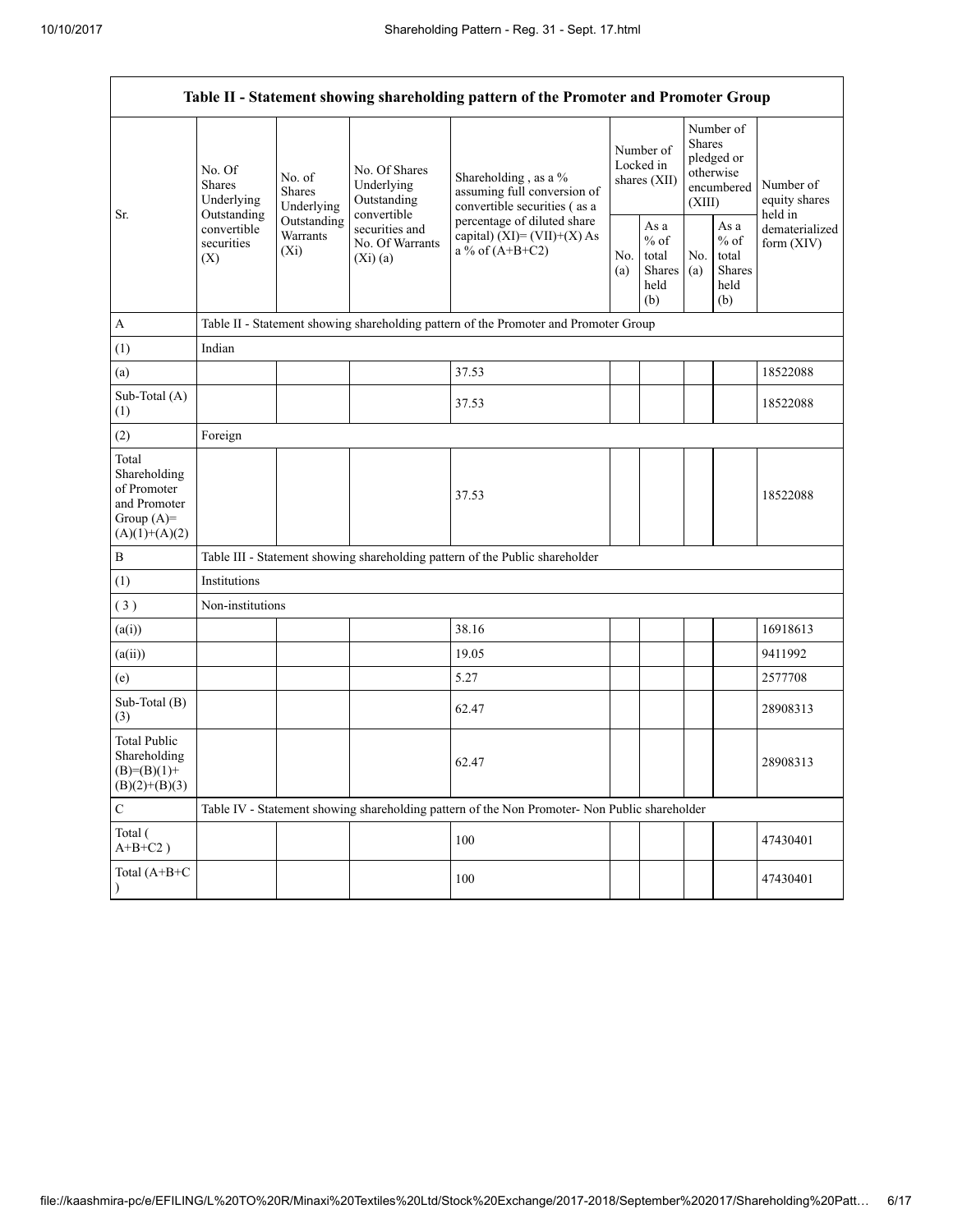| Individuals/Hindu undivided Family                                                                                                                                                       |                                                               |                                    |                   |                            |                             |                          |  |  |
|------------------------------------------------------------------------------------------------------------------------------------------------------------------------------------------|---------------------------------------------------------------|------------------------------------|-------------------|----------------------------|-----------------------------|--------------------------|--|--|
| Searial No.                                                                                                                                                                              | 1                                                             | $\overline{2}$                     | 3                 | $\overline{4}$             | 5                           |                          |  |  |
| Name of the<br>Shareholders (I)                                                                                                                                                          | Bharatbhai<br>Prabhudas Patel                                 | Dineshkumar<br>Purusottamdas Patel | Kitkumar<br>Patel | Nirmal<br>Bharatbhai Patel | Sujalbhai<br>Kanubhai Patel | Click here to<br>go back |  |  |
| PAN(II)                                                                                                                                                                                  | ABIPP7786M                                                    | ACEPP2392N                         | ACEPP2391R        | ARWPP5122H                 | AGWPP5454F                  | Total                    |  |  |
| No. of fully paid<br>up equity shares<br>held (IV)                                                                                                                                       | 8977834                                                       | 4460060                            | 4162975           | 847638                     | 95581                       | 18544088                 |  |  |
| No. Of Partly paid-<br>up equity shares<br>held(V)                                                                                                                                       |                                                               |                                    |                   |                            |                             |                          |  |  |
| No. Of shares<br>underlying<br>Depository<br>Receipts (VI)                                                                                                                               |                                                               |                                    |                   |                            |                             |                          |  |  |
| Total nos. shares<br>held $(VII) = (IV) +$<br>$(V)$ + $(VI)$                                                                                                                             | 8977834                                                       | 4460060                            | 4162975           | 847638                     | 95581                       | 18544088                 |  |  |
| Shareholding as a<br>% of total no. of<br>shares (calculated<br>as per SCRR,<br>1957) (VIII) As a<br>% of $(A+B+C2)$                                                                     | 18.17                                                         | 9.03                               | 8.42              | 1.72                       | 0.19                        | 37.53                    |  |  |
|                                                                                                                                                                                          | Number of Voting Rights held in each class of securities (IX) |                                    |                   |                            |                             |                          |  |  |
| Class eg:X                                                                                                                                                                               | 8977834                                                       | 4460060                            | 4162975           | 847638                     | 95581                       | 18544088                 |  |  |
| Class eg:y                                                                                                                                                                               |                                                               |                                    |                   |                            |                             |                          |  |  |
| Total                                                                                                                                                                                    | 8977834                                                       | 4460060                            | 4162975           | 847638                     | 95581                       | 18544088                 |  |  |
| Total as a % of<br><b>Total Voting rights</b>                                                                                                                                            | 18.17                                                         | 9.03                               | 8.42              | 1.72                       | 0.19                        | 37.53                    |  |  |
| No. Of Shares<br>Underlying<br>Outstanding<br>convertible<br>securities $(X)$                                                                                                            |                                                               |                                    |                   |                            |                             |                          |  |  |
| No. of Shares<br>Underlying<br>Outstanding<br>Warrants (Xi)                                                                                                                              |                                                               |                                    |                   |                            |                             |                          |  |  |
| No. Of Shares<br>Underlying<br>Outstanding<br>convertible<br>securities and No.<br>Of Warrants (Xi)<br>(a)                                                                               |                                                               |                                    |                   |                            |                             |                          |  |  |
| Shareholding, as a<br>% assuming full<br>conversion of<br>convertible<br>securities (as a<br>percentage of<br>diluted share<br>capital) (XI)=<br>$(VII)+(Xi)(a)$ As a<br>% of $(A+B+C2)$ | 18.17                                                         | 9.03                               | 8.42              | 1.72                       | 0.19                        | 37.53                    |  |  |
| Number of Locked in shares (XII)                                                                                                                                                         |                                                               |                                    |                   |                            |                             |                          |  |  |
| No. (a)                                                                                                                                                                                  |                                                               |                                    |                   |                            |                             |                          |  |  |
| As a % of total<br>Shares held (b)                                                                                                                                                       |                                                               |                                    |                   |                            |                             |                          |  |  |
|                                                                                                                                                                                          | Number of Shares pledged or otherwise encumbered (XIII)       |                                    |                   |                            |                             |                          |  |  |
| No. (a)                                                                                                                                                                                  |                                                               |                                    |                   |                            |                             |                          |  |  |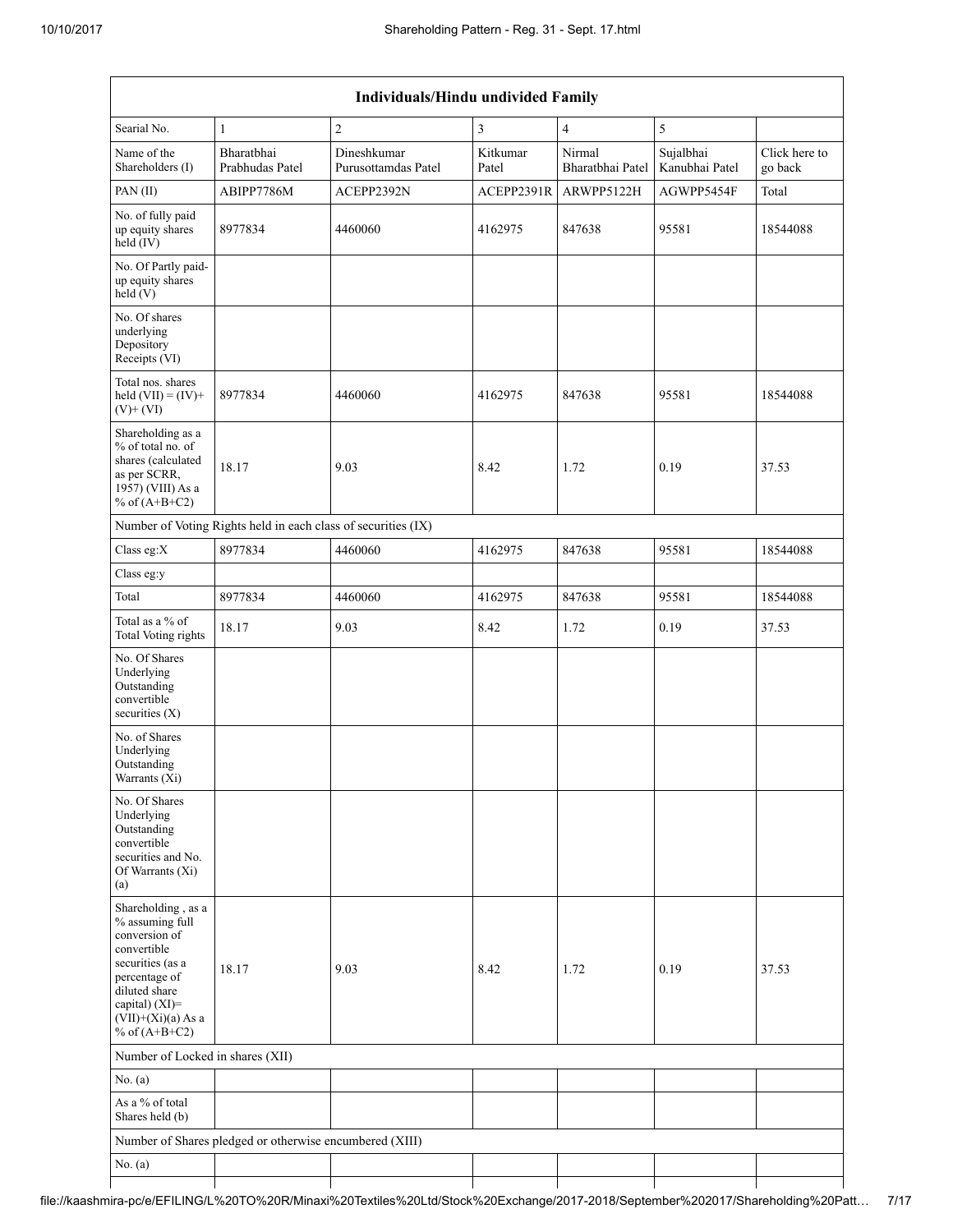## 10/10/2017 Shareholding Pattern - Reg. 31 - Sept. 17.html

| As a % of total<br>Shares held (b)                                   |                              |         |         |        |       |          |  |  |
|----------------------------------------------------------------------|------------------------------|---------|---------|--------|-------|----------|--|--|
| Number of equity<br>shares held in<br>dematerialized<br>form $(XIV)$ | 8977834                      | 4458060 | 4159975 | 847638 | 78581 | 18522088 |  |  |
|                                                                      | Reason for not providing PAN |         |         |        |       |          |  |  |
| Reason for not<br>providing PAN                                      |                              |         |         |        |       |          |  |  |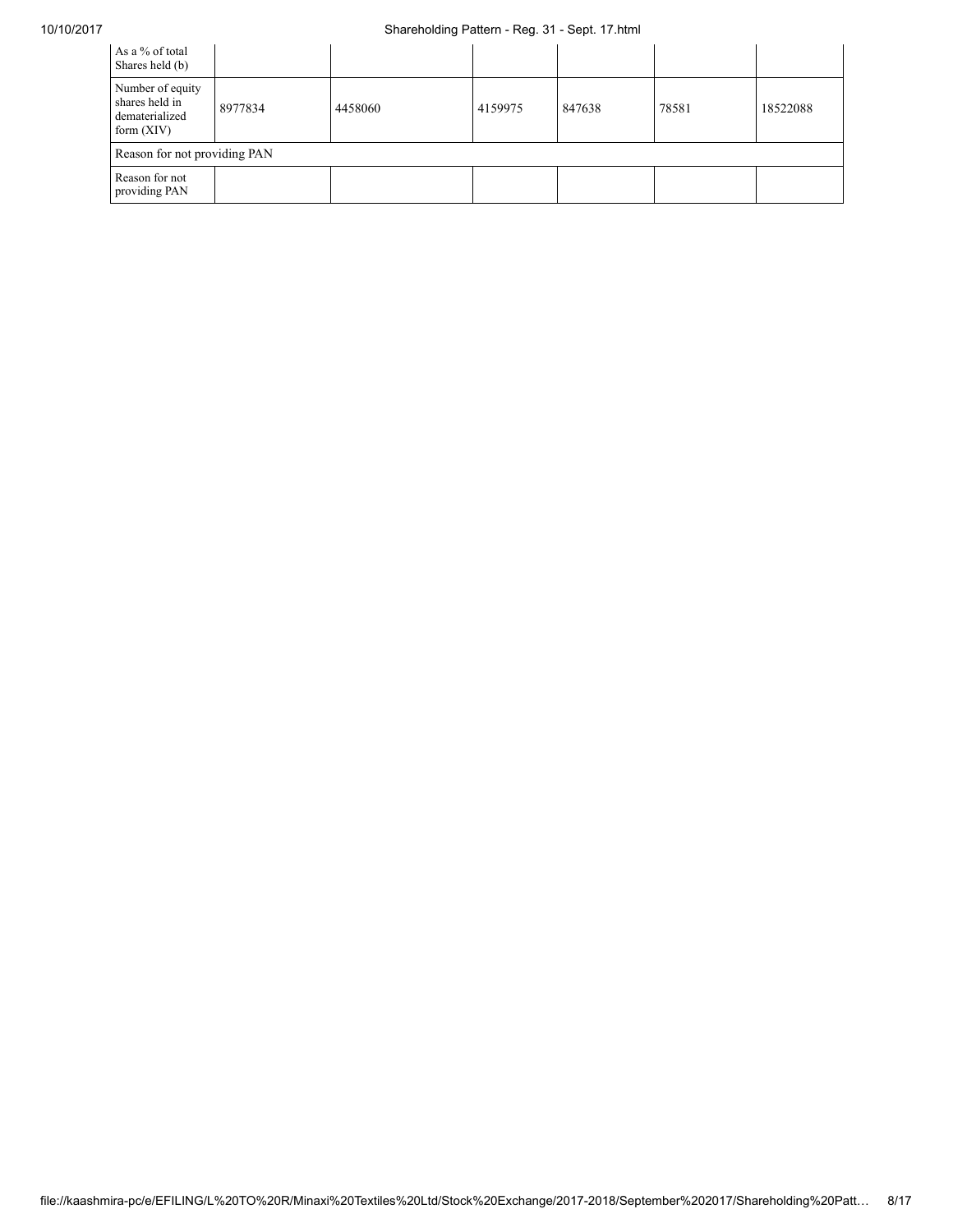|                                                                                                                                                                                      |                        |                                                               |                                  | Individuals - ii. Individual shareholders holding nominal share capital in excess of Rs. 2 lakhs. |                           |                   |
|--------------------------------------------------------------------------------------------------------------------------------------------------------------------------------------|------------------------|---------------------------------------------------------------|----------------------------------|---------------------------------------------------------------------------------------------------|---------------------------|-------------------|
| Searial No.                                                                                                                                                                          | 1                      | $\sqrt{2}$                                                    | $\overline{\mathbf{3}}$          | $\overline{4}$                                                                                    | 5                         | $\sqrt{6}$        |
| Name of the<br>Shareholders (I)                                                                                                                                                      | Aruna<br>Rajendra Shah | Kalpanaben<br>Nayankumar Shah                                 | Mukesh<br>Purshottamdas<br>Patel | Sarojdevi<br>Satyanarayan Kabea                                                                   | Shah Kenul<br>Hemantkumar | Suman S<br>Asrani |
| PAN (II)                                                                                                                                                                             | DWMPS6045E             | AHZPS1132K                                                    | ACJPP1373J                       | ABHPK6018L                                                                                        | EEFPS9765R                | AAMPA4484G        |
| No. of fully paid<br>up equity shares<br>held (IV)                                                                                                                                   | 503672                 | 1038836                                                       | 4421727                          | 523190                                                                                            | 535738                    | 743250            |
| No. Of Partly paid-<br>up equity shares<br>held(V)                                                                                                                                   |                        |                                                               |                                  |                                                                                                   |                           |                   |
| No. Of shares<br>underlying<br>Depository<br>Receipts (VI)                                                                                                                           |                        |                                                               |                                  |                                                                                                   |                           |                   |
| Total nos. shares<br>held $(VII) = (IV) +$<br>$(V)$ + $(VI)$                                                                                                                         | 503672                 | 1038836                                                       | 4421727                          | 523190                                                                                            | 535738                    | 743250            |
| Shareholding as a<br>% of total no. of<br>shares (calculated<br>as per SCRR,<br>1957) (VIII) As a<br>% of $(A+B+C2)$                                                                 | 1.02                   | 2.1                                                           | 8.95                             | 1.06                                                                                              | 1.08                      | 1.5               |
|                                                                                                                                                                                      |                        | Number of Voting Rights held in each class of securities (IX) |                                  |                                                                                                   |                           |                   |
| Class eg: X                                                                                                                                                                          | 503672                 | 1038836                                                       | 4421727                          | 523190                                                                                            | 535738                    | 743250            |
| Class eg:y                                                                                                                                                                           |                        |                                                               |                                  |                                                                                                   |                           |                   |
| Total                                                                                                                                                                                | 503672                 | 1038836                                                       | 4421727                          | 523190                                                                                            | 535738                    | 743250            |
| Total as a % of<br>Total Voting rights                                                                                                                                               | 1.02                   | 2.1                                                           | 8.95                             | 1.06                                                                                              | 1.08                      | 1.5               |
| No. Of Shares<br>Underlying<br>Outstanding<br>convertible<br>securities $(X)$                                                                                                        |                        |                                                               |                                  |                                                                                                   |                           |                   |
| No. of Shares<br>Underlying<br>Outstanding<br>Warrants (Xi)                                                                                                                          |                        |                                                               |                                  |                                                                                                   |                           |                   |
| No. Of Shares<br>Underlying<br>Outstanding<br>convertible<br>securities and No.<br>Of Warrants (Xi)<br>(a)                                                                           |                        |                                                               |                                  |                                                                                                   |                           |                   |
| Shareholding, as a<br>% assuming full<br>conversion of<br>convertible<br>securities (as a<br>percentage of<br>diluted share<br>capital) (XI)=<br>$(VII)+(X)$ As a %<br>of $(A+B+C2)$ | 1.02                   | 2.1                                                           | 8.95                             | 1.06                                                                                              | 1.08                      | 1.5               |
| Number of Locked in shares (XII)                                                                                                                                                     |                        |                                                               |                                  |                                                                                                   |                           |                   |
| No. (a)                                                                                                                                                                              |                        |                                                               |                                  |                                                                                                   |                           |                   |
| As a % of total<br>Shares held (b)                                                                                                                                                   |                        |                                                               |                                  |                                                                                                   |                           |                   |
| Number of equity<br>shares held in                                                                                                                                                   | 503672                 | 1038836                                                       | 4421727                          | 523190                                                                                            | 535738                    | 743250            |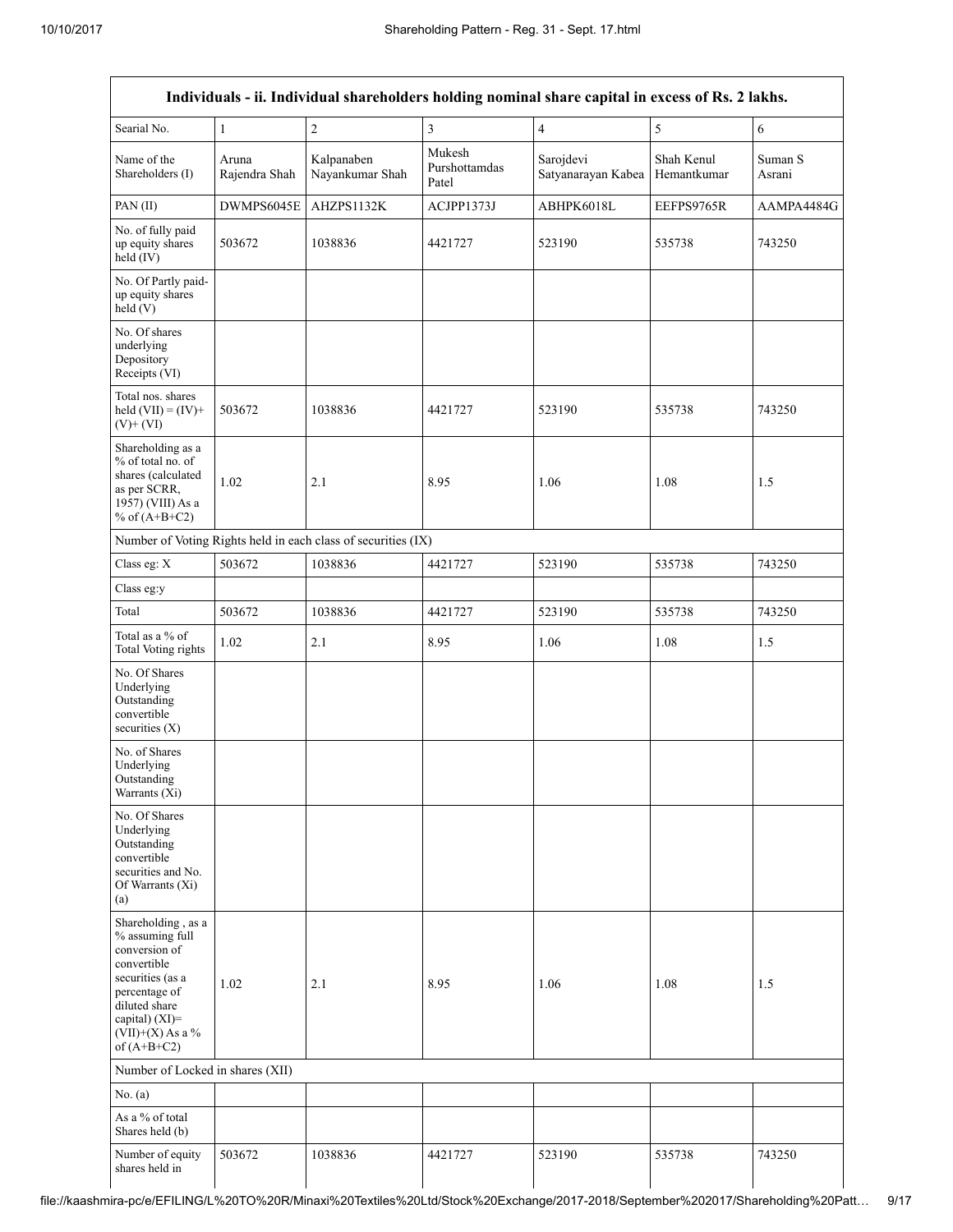| dematerialized<br>form $(XIV)$  |  |  |  |
|---------------------------------|--|--|--|
| Reason for not providing PAN    |  |  |  |
| Reason for not<br>providing PAN |  |  |  |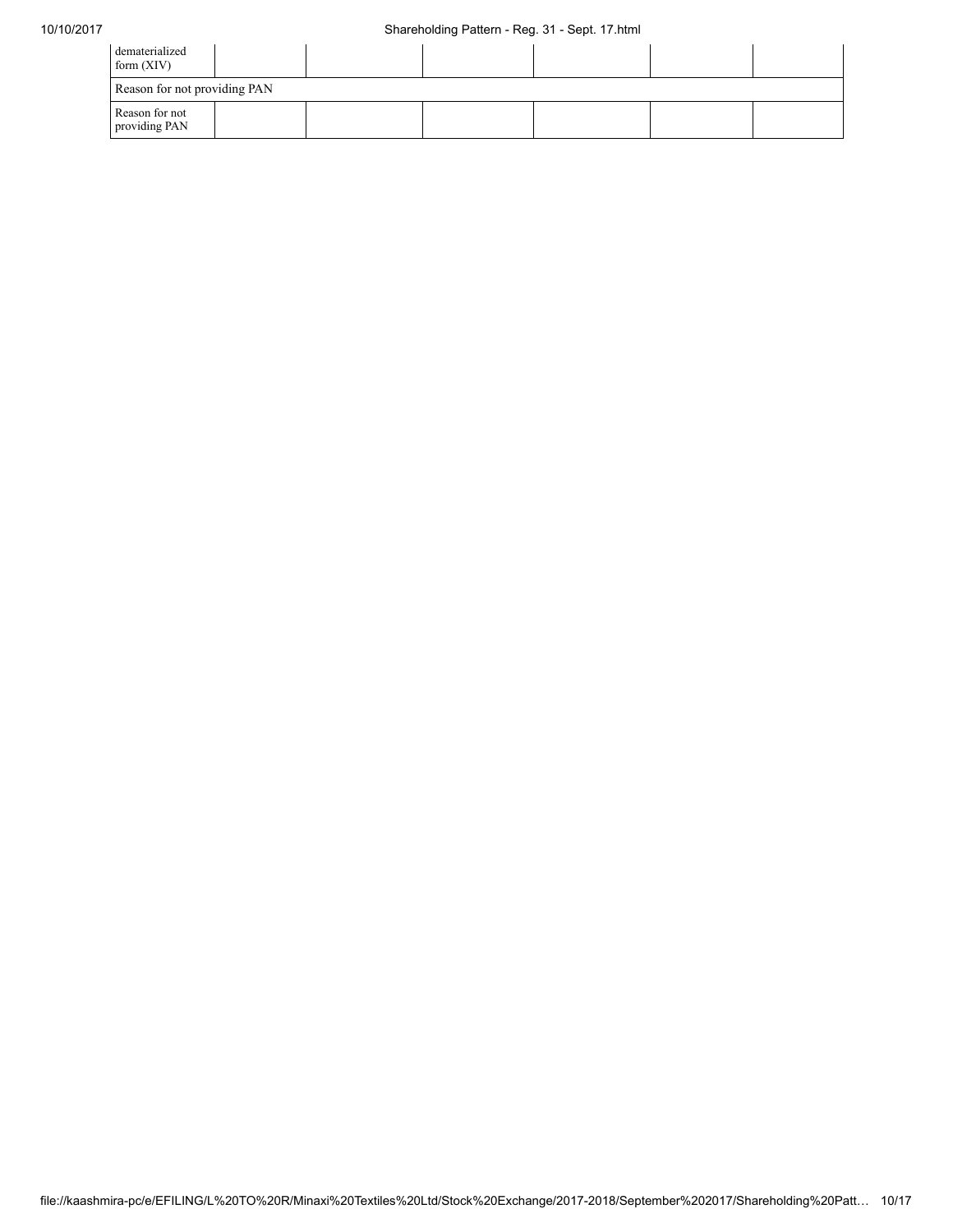Г

 $\overline{\phantom{0}}$ 

| Individuals - ii. Individual shareholders holding nominal share capital in excess of Rs. 2 lakhs.                                                                                    |                                                               |  |  |  |  |  |  |
|--------------------------------------------------------------------------------------------------------------------------------------------------------------------------------------|---------------------------------------------------------------|--|--|--|--|--|--|
| Searial No.                                                                                                                                                                          |                                                               |  |  |  |  |  |  |
| Name of the<br>Shareholders (I)                                                                                                                                                      | Click here to go back                                         |  |  |  |  |  |  |
| PAN(II)                                                                                                                                                                              | Total                                                         |  |  |  |  |  |  |
| No. of fully paid<br>up equity shares<br>$\text{held} (IV)$                                                                                                                          | 7766413                                                       |  |  |  |  |  |  |
| No. Of Partly paid-<br>up equity shares<br>held(V)                                                                                                                                   |                                                               |  |  |  |  |  |  |
| No. Of shares<br>underlying<br>Depository<br>Receipts (VI)                                                                                                                           |                                                               |  |  |  |  |  |  |
| Total nos. shares<br>held $(VII) = (IV) +$<br>$(V)$ + $(VI)$                                                                                                                         | 7766413                                                       |  |  |  |  |  |  |
| Shareholding as a<br>% of total no. of<br>shares (calculated<br>as per SCRR,<br>1957) (VIII) As a<br>% of $(A+B+C2)$                                                                 | 15.72                                                         |  |  |  |  |  |  |
|                                                                                                                                                                                      | Number of Voting Rights held in each class of securities (IX) |  |  |  |  |  |  |
| Class eg: X                                                                                                                                                                          | 7766413                                                       |  |  |  |  |  |  |
| Class eg:y                                                                                                                                                                           |                                                               |  |  |  |  |  |  |
| Total                                                                                                                                                                                | 7766413                                                       |  |  |  |  |  |  |
| Total as a % of<br><b>Total Voting rights</b>                                                                                                                                        | 15.72                                                         |  |  |  |  |  |  |
| No. Of Shares<br>Underlying<br>Outstanding<br>convertible<br>securities (X)                                                                                                          |                                                               |  |  |  |  |  |  |
| No. of Shares<br>Underlying<br>Outstanding<br>Warrants (Xi)                                                                                                                          |                                                               |  |  |  |  |  |  |
| No. Of Shares<br>Underlying<br>Outstanding<br>convertible<br>securities and No.<br>Of Warrants (Xi)<br>(a)                                                                           |                                                               |  |  |  |  |  |  |
| Shareholding, as a<br>% assuming full<br>conversion of<br>convertible<br>securities (as a<br>percentage of<br>diluted share<br>capital) (XI)=<br>$(VII)+(X)$ As a %<br>of $(A+B+C2)$ | 15.72                                                         |  |  |  |  |  |  |
| Number of Locked in shares (XII)                                                                                                                                                     |                                                               |  |  |  |  |  |  |
| No. (a)                                                                                                                                                                              |                                                               |  |  |  |  |  |  |
| As a % of total<br>Shares held (b)                                                                                                                                                   |                                                               |  |  |  |  |  |  |
| Number of equity<br>shares held in<br>dematerialized<br>form (XIV)                                                                                                                   | 7766413                                                       |  |  |  |  |  |  |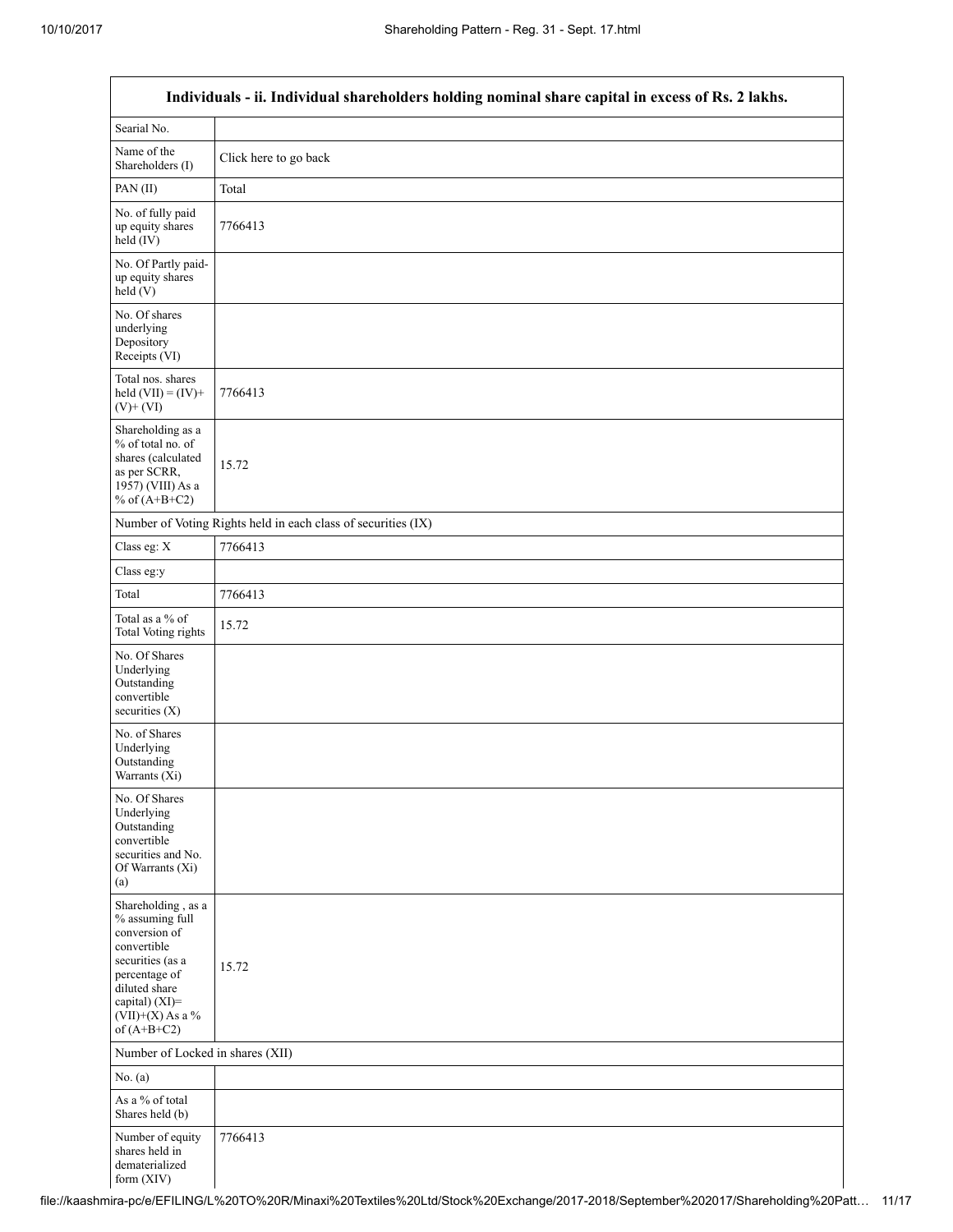| Reason for not providing PAN    |  |  |  |  |  |
|---------------------------------|--|--|--|--|--|
| Reason for not<br>providing PAN |  |  |  |  |  |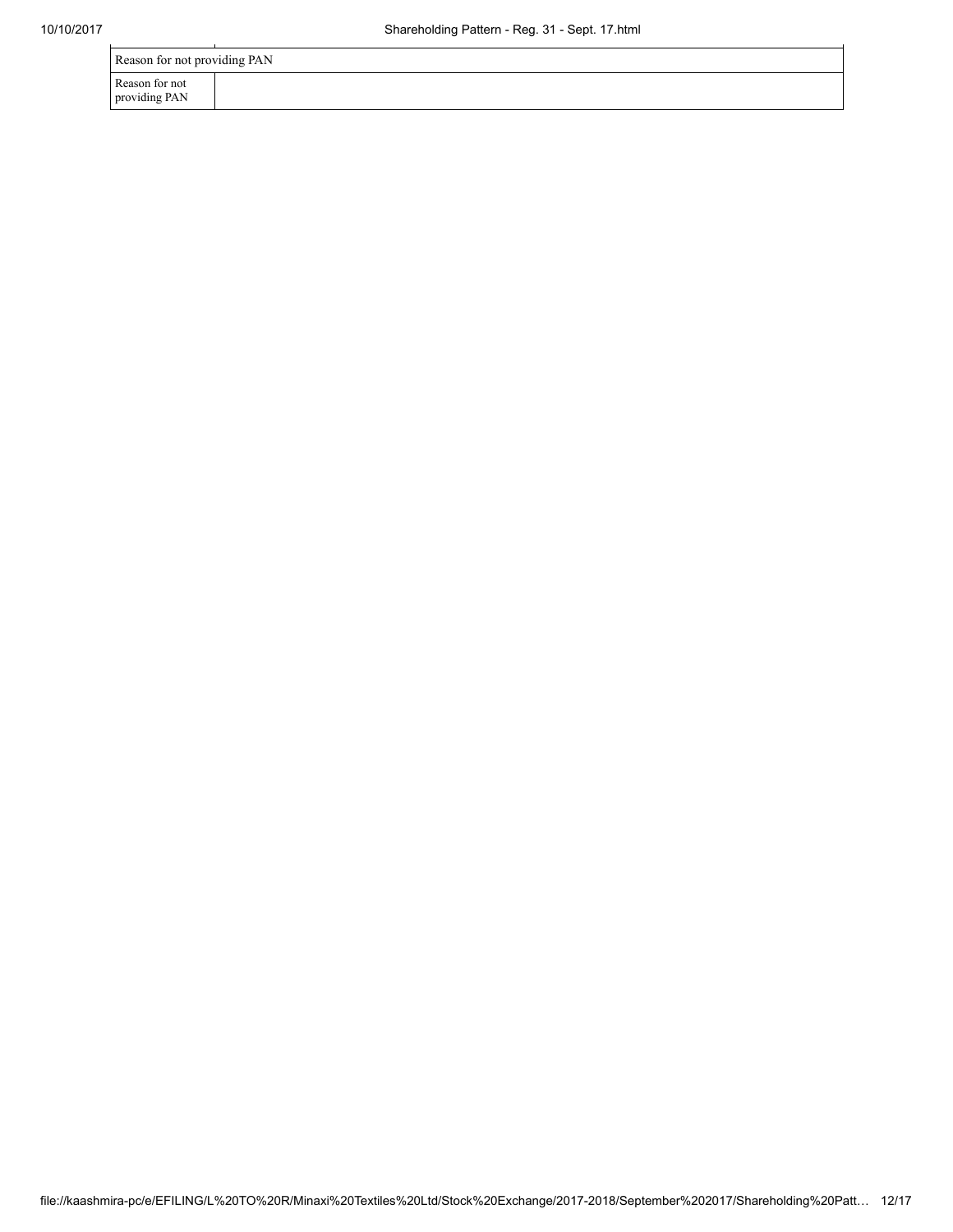| Any Other (specify)                                                                                                                                                                  |              |                       |                         |                     |                            |                                            |
|--------------------------------------------------------------------------------------------------------------------------------------------------------------------------------------|--------------|-----------------------|-------------------------|---------------------|----------------------------|--------------------------------------------|
| Searial No.                                                                                                                                                                          | $\mathbf{1}$ | $\overline{c}$        | $\overline{\mathbf{3}}$ | $\overline{4}$      | 5                          | 6                                          |
| Category                                                                                                                                                                             | <b>HUF</b>   | $NRI - Non-$<br>Repat | $NRI-$<br>Repat         | Clearing<br>Members | <b>Bodies</b><br>Corporate | <b>Bodies Corporate</b>                    |
| Category / More<br>than 1 percentage                                                                                                                                                 | Category     | Category              | Category                | Category            | Category                   | More than 1 percentage of shareholding     |
| Name of the<br>Shareholders (I)                                                                                                                                                      |              |                       |                         |                     |                            | M P PATEL INFRASTRUCTURE PVT<br><b>LTD</b> |
| PAN(II)                                                                                                                                                                              |              |                       |                         |                     |                            | AAGCM2205G                                 |
| No. of the<br>Shareholders (I)                                                                                                                                                       | 89           | $\overline{c}$        | 15                      | 23                  | 44                         | $\mathbf{1}$                               |
| No. of fully paid<br>up equity shares<br>held (IV)                                                                                                                                   | 792307       | 113150                | 134038                  | 50652               | 1512561                    | 1127830                                    |
| No. Of Partly paid-<br>up equity shares<br>held(V)                                                                                                                                   |              |                       |                         |                     |                            |                                            |
| No. Of shares<br>underlying<br>Depository<br>Receipts (VI)                                                                                                                           |              |                       |                         |                     |                            |                                            |
| Total nos. shares<br>held $(VII) = (IV) +$<br>$(V)$ + $(VI)$                                                                                                                         | 792307       | 113150                | 134038                  | 50652               | 1512561                    | 1127830                                    |
| Shareholding as a<br>% of total no. of<br>shares (calculated<br>as per SCRR,<br>1957) (VIII) As a<br>% of $(A+B+C2)$                                                                 | 1.6          | 0.23                  | 0.27                    | 0.1                 | 3.06                       | 2.28                                       |
| Number of Voting Rights held in each class of securities (IX)                                                                                                                        |              |                       |                         |                     |                            |                                            |
| Class eg: X                                                                                                                                                                          | 792307       | 113150                | 134038                  | 50652               | 1512561                    | 1127830                                    |
| Class eg:y                                                                                                                                                                           |              |                       |                         |                     |                            |                                            |
| Total                                                                                                                                                                                | 792307       | 113150                | 134038                  | 50652               | 1512561                    | 1127830                                    |
| Total as a % of<br>Total Voting rights                                                                                                                                               | 1.6          | 0.23                  | 0.27                    | 0.1                 | 3.06                       | 2.28                                       |
| No. Of Shares<br>Underlying<br>Outstanding<br>convertible<br>securities (X)                                                                                                          |              |                       |                         |                     |                            |                                            |
| No. of Shares<br>Underlying<br>Outstanding<br>Warrants $(Xi)$                                                                                                                        |              |                       |                         |                     |                            |                                            |
| No. Of Shares<br>Underlying<br>Outstanding<br>convertible<br>securities and No.<br>Of Warrants (Xi)<br>(a)                                                                           |              |                       |                         |                     |                            |                                            |
| Shareholding, as a<br>% assuming full<br>conversion of<br>convertible<br>securities (as a<br>percentage of<br>diluted share<br>capital) (XI)=<br>$(VII)+(X)$ As a %<br>of $(A+B+C2)$ | 1.6          | 0.23                  | 0.27                    | 0.1                 | 3.06                       | 2.28                                       |

Number of Locked in shares (XII)

file://kaashmira-pc/e/EFILING/L%20TO%20R/Minaxi%20Textiles%20Ltd/Stock%20Exchange/2017-2018/September%202017/Shareholding%20Patt… 13/17

Τ

┯

T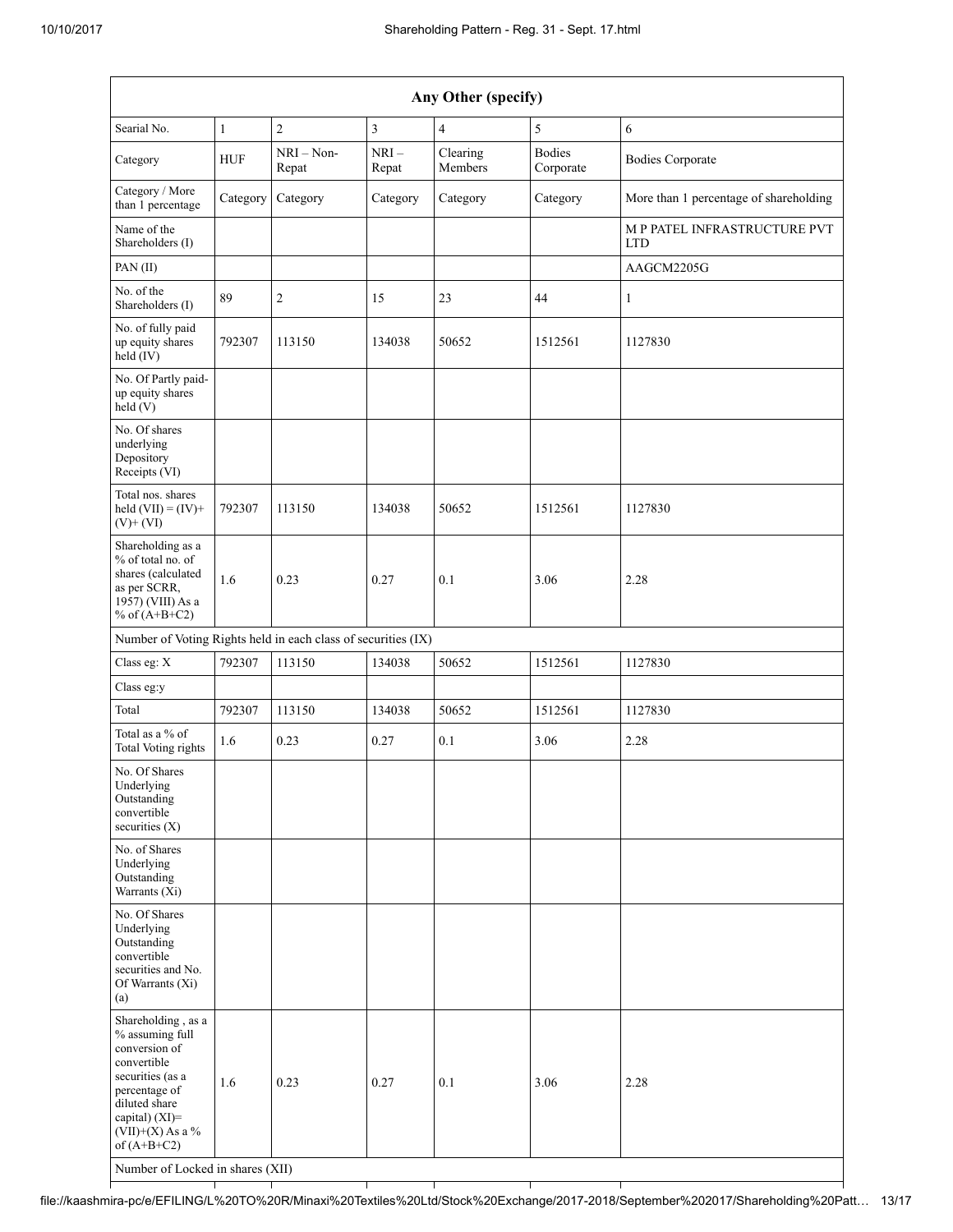## 10/10/2017 Shareholding Pattern - Reg. 31 - Sept. 17.html

| No. $(a)$                                                            |        |        |        |       |         |         |
|----------------------------------------------------------------------|--------|--------|--------|-------|---------|---------|
| As a % of total<br>Shares held (b)                                   |        |        |        |       |         |         |
| Number of equity<br>shares held in<br>dematerialized<br>form $(XIV)$ | 792307 | 113150 | 109038 | 50652 | 1512561 | 1127830 |
| Reason for not providing PAN                                         |        |        |        |       |         |         |
| Reason for not<br>providing PAN                                      |        |        |        |       |         |         |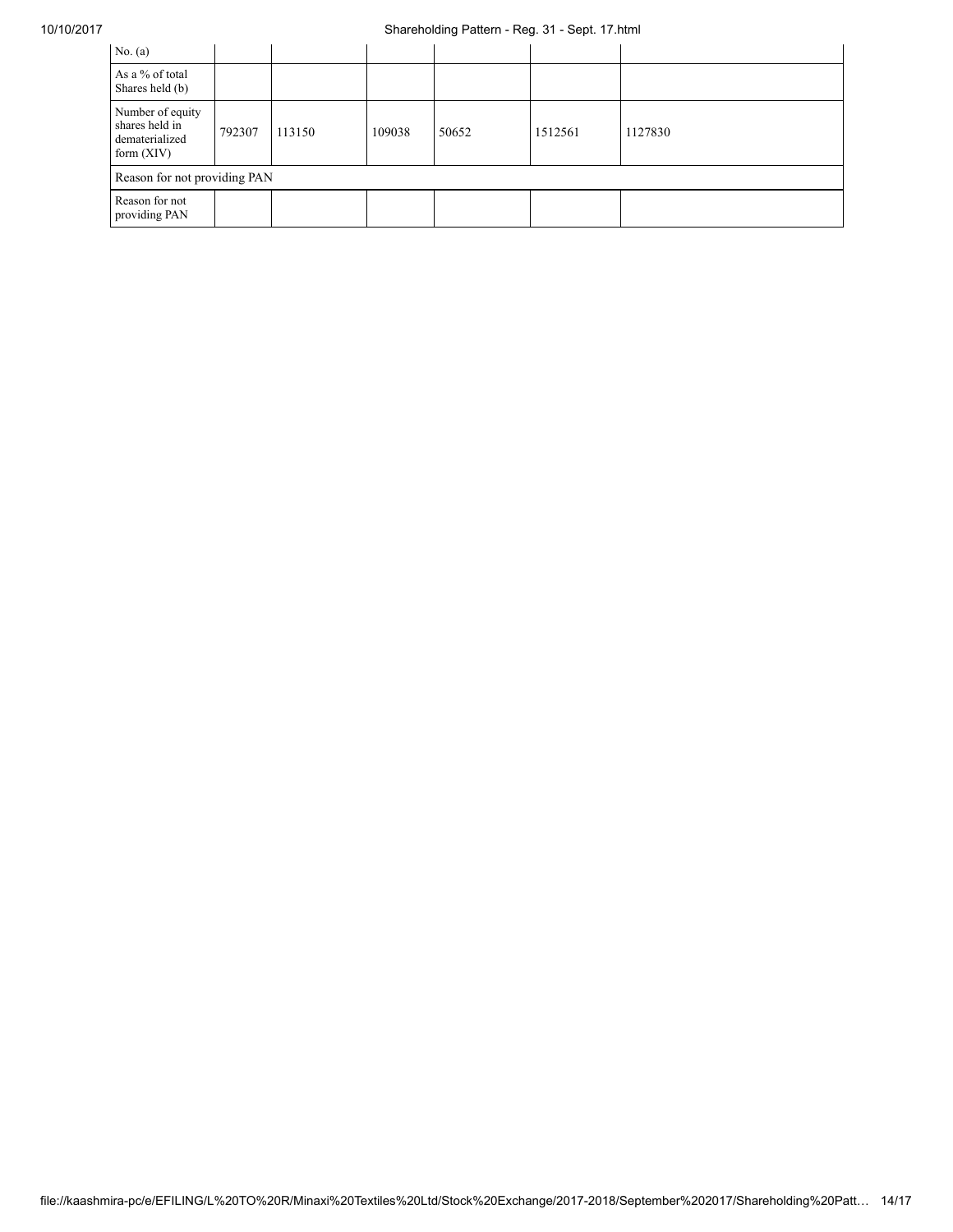| Any Other (specify)                                                                                                                                                                  |                                                               |  |  |  |  |  |  |  |
|--------------------------------------------------------------------------------------------------------------------------------------------------------------------------------------|---------------------------------------------------------------|--|--|--|--|--|--|--|
| Searial No.                                                                                                                                                                          |                                                               |  |  |  |  |  |  |  |
| Category                                                                                                                                                                             |                                                               |  |  |  |  |  |  |  |
| Category / More<br>than 1 percentage                                                                                                                                                 |                                                               |  |  |  |  |  |  |  |
| Name of the<br>Shareholders (I)                                                                                                                                                      | Click here to go back                                         |  |  |  |  |  |  |  |
| PAN(II)                                                                                                                                                                              | Total                                                         |  |  |  |  |  |  |  |
| No. of the<br>Shareholders (I)                                                                                                                                                       | 173                                                           |  |  |  |  |  |  |  |
| No. of fully paid<br>up equity shares<br>$\text{held}(\text{IV})$                                                                                                                    | 2602708                                                       |  |  |  |  |  |  |  |
| No. Of Partly paid-<br>up equity shares<br>held(V)                                                                                                                                   |                                                               |  |  |  |  |  |  |  |
| No. Of shares<br>underlying<br>Depository<br>Receipts (VI)                                                                                                                           |                                                               |  |  |  |  |  |  |  |
| Total nos. shares<br>held $(VII) = (IV) +$<br>$(V)$ + $(VI)$                                                                                                                         | 2602708                                                       |  |  |  |  |  |  |  |
| Shareholding as a<br>% of total no. of<br>shares (calculated<br>as per SCRR,<br>1957) (VIII) As a<br>% of $(A+B+C2)$                                                                 | 5.26                                                          |  |  |  |  |  |  |  |
|                                                                                                                                                                                      | Number of Voting Rights held in each class of securities (IX) |  |  |  |  |  |  |  |
| Class eg: X                                                                                                                                                                          | 2602708                                                       |  |  |  |  |  |  |  |
| Class eg:y                                                                                                                                                                           |                                                               |  |  |  |  |  |  |  |
| Total                                                                                                                                                                                | 2602708                                                       |  |  |  |  |  |  |  |
| Total as a % of<br><b>Total Voting rights</b>                                                                                                                                        | 5.26                                                          |  |  |  |  |  |  |  |
| No. Of Shares<br>Underlying<br>Outstanding<br>convertible<br>securities $(X)$                                                                                                        |                                                               |  |  |  |  |  |  |  |
| No. of Shares<br>Underlying<br>Outstanding<br>Warrants (Xi)                                                                                                                          |                                                               |  |  |  |  |  |  |  |
| No. Of Shares<br>Underlying<br>Outstanding<br>convertible<br>securities and No.<br>Of Warrants (Xi)<br>(a)                                                                           |                                                               |  |  |  |  |  |  |  |
| Shareholding, as a<br>% assuming full<br>conversion of<br>convertible<br>securities (as a<br>percentage of<br>diluted share<br>capital) (XI)=<br>$(VII)+(X)$ As a %<br>of $(A+B+C2)$ | 5.26                                                          |  |  |  |  |  |  |  |
| Number of Locked in shares (XII)                                                                                                                                                     |                                                               |  |  |  |  |  |  |  |
| No. $(a)$                                                                                                                                                                            |                                                               |  |  |  |  |  |  |  |

file://kaashmira-pc/e/EFILING/L%20TO%20R/Minaxi%20Textiles%20Ltd/Stock%20Exchange/2017-2018/September%202017/Shareholding%20Patt… 15/17